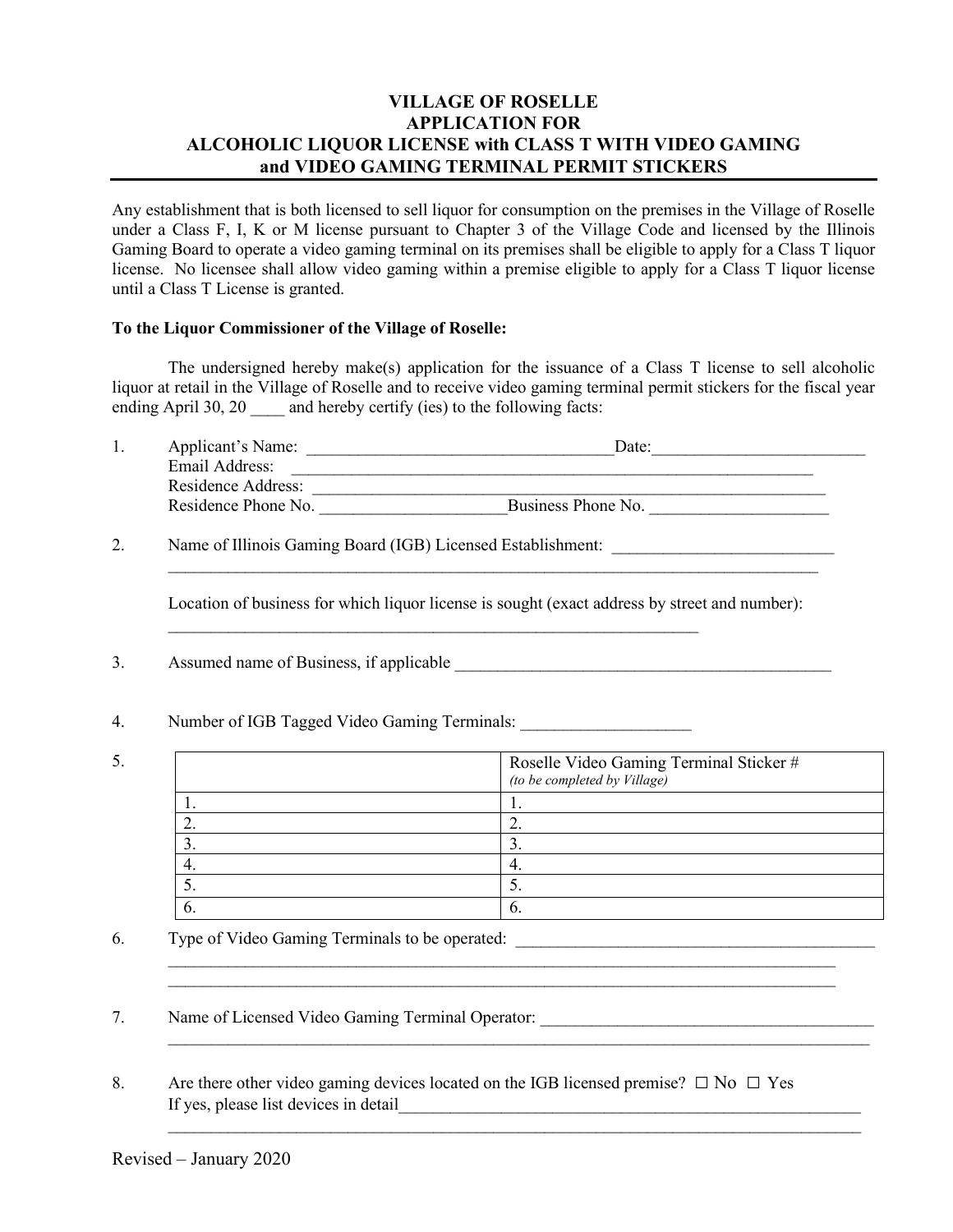9. Has any license previously issued to you by any State, Federal, or local authority been revoked or suspended? If yes, state reasons for the revocation and/or suspension and the date of revocation/suspension:

 $\mathcal{L}_\text{max}$  , and the contribution of the contribution of the contribution of the contribution of the contribution of the contribution of the contribution of the contribution of the contribution of the contribution of t

- 10. Please submit the following with the application:
	- a. A copy of a valid Illinois Gaming Board License
	- b. A copy of a valid Illinois Liquor License
	- c. A site plan clearly indicating the proposed location of all Video Gaming Terminals, type of barrier to be utilized to segregate the area, and a schematic showing the location of proposed video surveillance equipment for Class T License.
	- d. A five hundred dollar (\$500.00) nonrefundable application fee.
- 11. Upon review of the contents of this application and information assembled by the Village of Roselle Police, Fire, and Community Development Departments, the Liquor Commissioner may require additional information or identification.
- 12. Upon review and approval of the application and the granting of the liquor license, the licensed establishment shall pay a fee of \$25 per video gaming device located on premise before issuance of the liquor license.

### **LOCAL REGULATIONS**

- 13. A valid Roselle liquor license shall be clearly displayed at all times.
- 14. A valid Roselle video gaming device sticker shall be clearly displayed at all times on each video gaming device.
- 15. No more than six (6) video gaming devices may be located on the premise.
- 16. All video gaming devices shall be located in an area restricted to persons 21 years of age or older.
- 17. If the licensed establishment is required to maintain a physical partition between a bar and food service, all video gaming devices shall be located on the bar side of the partition.
- 18. No licensed establishment may cause or permit any person under the age of 21 to use, play, or operate a video gaming device.
- 19. No video gaming devices may be played except during the legal hours of operation allowed for the consumption of alcoholic beverages at the licensed establishment pursuant to Chapter 3 of the Village Code.
- 20. The licensed establishment shall fully comply with the Illinois Video Gaming Act (230 ILCS 40/1, et seq.) and all laws, rules, restrictions, and regulations imposed by the State of Illinois.
- 21. The licensed establishment shall fully comply with Chapter 3 of the Village Code including the establishment shall install, operate, and maintain video surveillance of the video gaming devices in conformance with the attached regulations, including video surveillance, approved by the Liquor Commissioner.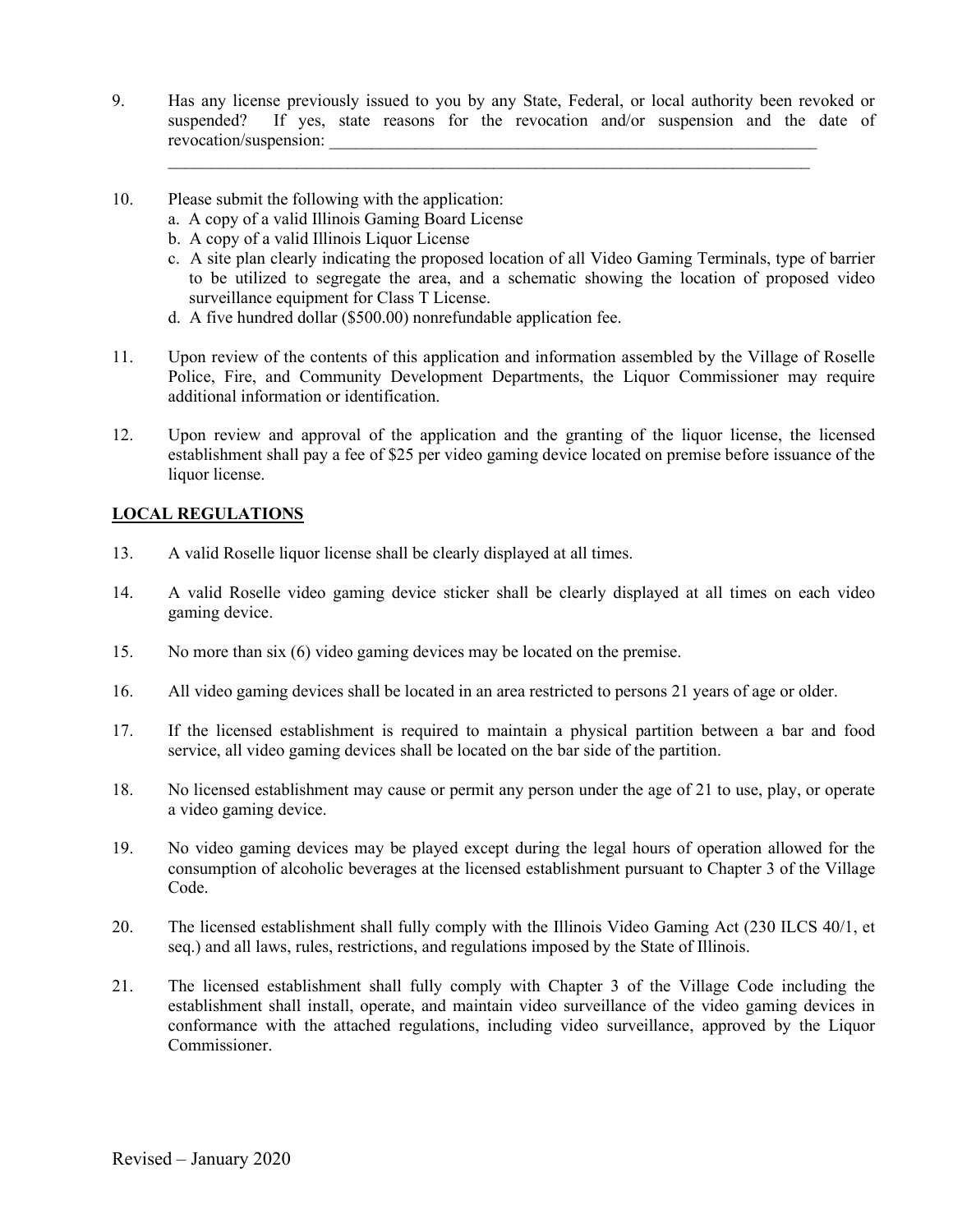#### AFFIDAVIT

#### STATE OF ILLINOIS

# SS

#### COUNTIES OF COOK AND DUPAGE

The undersigned(s) swear (or affirm) that each of them has never been convicted of a felony and is not disqualified to receive a Roselle Liquor License or Video Gaming License by reason of any matter or thing contained in the laws of the State of Illinois or the Ordinance of the Village of Roselle.

| Signature | Date | Signature | Date |
|-----------|------|-----------|------|
| Signature | Date | Signature | Date |

#### **AFFIDAVIT**

#### STATE OF ILLINOIS

### SS

## COUNTIES OF COOK AND DUPAGE

The undersigned(s) swear (or affirm) that the applicant(s) in whose name this application is made has read and fully understands the regulations contained with Chapter 3 of the Village of Roselle Code and the Illinois Video Gaming Act and will not violate any ordinance of the Village of Roselle or laws of the State of Illinois or of the United States of America, in the conduct of the place of business described herein and the statements contained in this application are true and correct to the best of our knowledge and belief.

 $\mathcal{L}_\text{max}$  and  $\mathcal{L}_\text{max}$  and  $\mathcal{L}_\text{max}$  and  $\mathcal{L}_\text{max}$  and  $\mathcal{L}_\text{max}$  and  $\mathcal{L}_\text{max}$ 

| $\mathbf{r}$ |  |
|--------------|--|

Secretary Date

Subscribed and sworn to before me this  $day of$   $, 20$ 

 $\overline{\phantom{a}}$  , where  $\overline{\phantom{a}}$  , where  $\overline{\phantom{a}}$  ,  $\overline{\phantom{a}}$  ,  $\overline{\phantom{a}}$  ,  $\overline{\phantom{a}}$  ,  $\overline{\phantom{a}}$  ,  $\overline{\phantom{a}}$  ,  $\overline{\phantom{a}}$  ,  $\overline{\phantom{a}}$  ,  $\overline{\phantom{a}}$  ,  $\overline{\phantom{a}}$  ,  $\overline{\phantom{a}}$  ,  $\overline{\phantom{a}}$  ,  $\overline{\phantom{a}}$  , Notary Public

(Notary Seal)